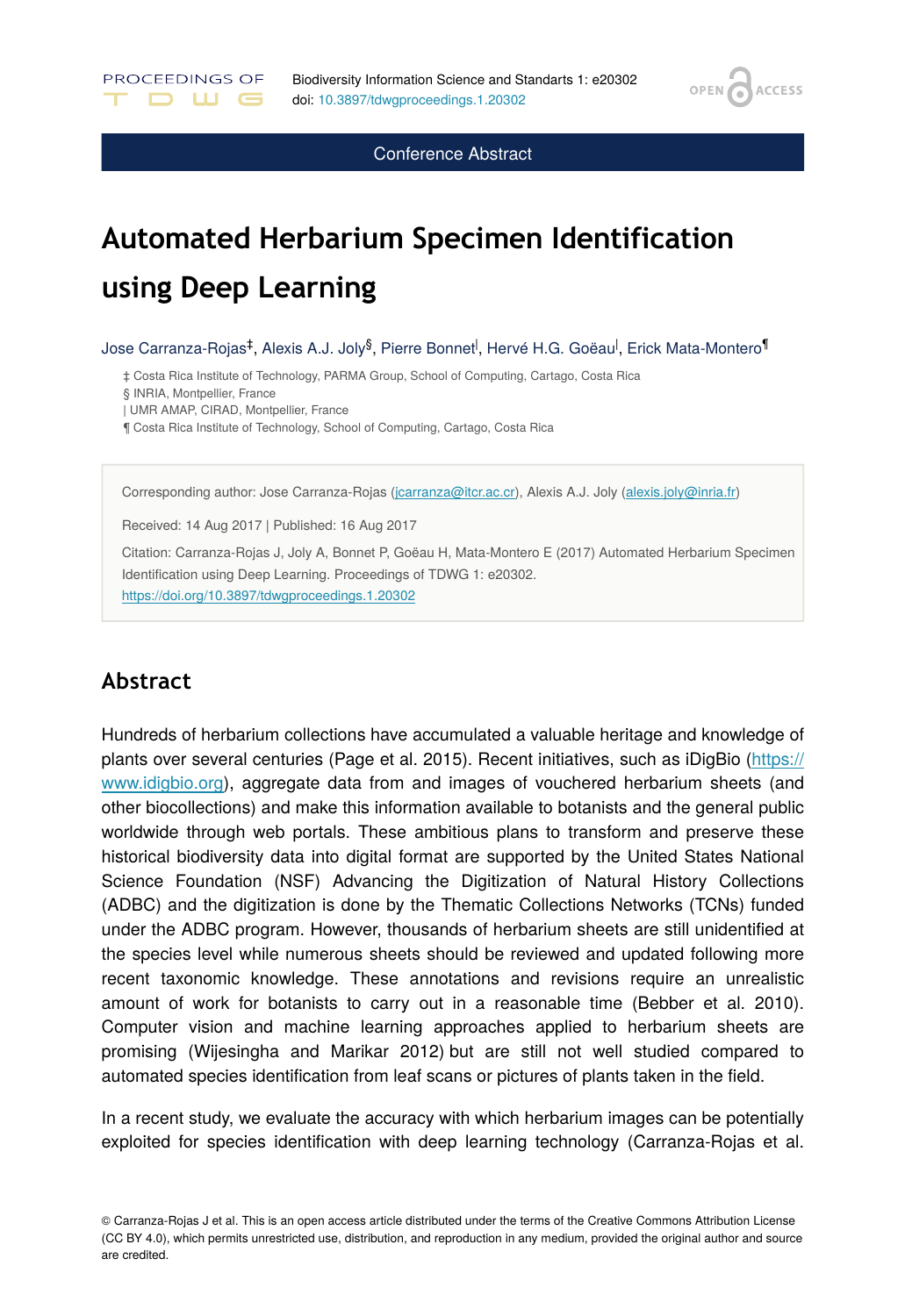2017), particularly Convolutional Neural Networks (CNN) (Szegedy et al. 2015). This type of network allows automatic learning of the most prominent visual patterns in the images since they are trainable end-to-end (thus, differentiable), as opposed to previous approaches that use custom, hand-made feature extractors. A first challenge is to use herbarium sheet images alone to automatically identify the species of plants mounted on herbarium sheets. Secondly, we propose studying if the combination of herbarium sheet images with photos of plants in the field (Joly et al. 2015, Carranza-Rojas and Mata-Montero 2016) is a viable idea to train models that provide accurate results during identification. Finally, we explore if herbarium images from one region with a specific flora can be used in transfer learning (a technique in deep learning that first allows training a model with a dataset and then once trained, uses the weighted results to train another model with that knowledge as the baseline) to another region with other species; for example, in a region under-represented in terms of collected data.

Our evaluation shows that the accuracy for species identification with deep learning technology, based on herbarium images, reaches 90.3% on a dataset of more than 1200 European plant species. This could potentially lead to the creation of a semi-, or even fully automated system to help taxonomists and experts with their annotation, classification, and revision works.

In this paper, we take a closer look at the accuracy levels achieved with respect to the first two challenges. We evaluate the accuracy levels for each species included in the dataset, which encompasses 253,733 images, 1,204 species.

## **Keywords**

Biodiversity Informatics; Computer Vision; Deep Learning; Plant Identification; Herbaria

### **Presenting author**

Jose Carranza-Rojas

### **Acknowledgements**

Thanks to the National Museum of Costa Rica for their help with the collection, identification, and digitization of samples in the Costa Rican leaf-scan dataset. Special thanks to the Costa Rica Institute of Technology for partially sponsoring this research. We would also like to thank the large community that has actively engaged in iDigBio initiatives, for the valuable access to their herbarium data.